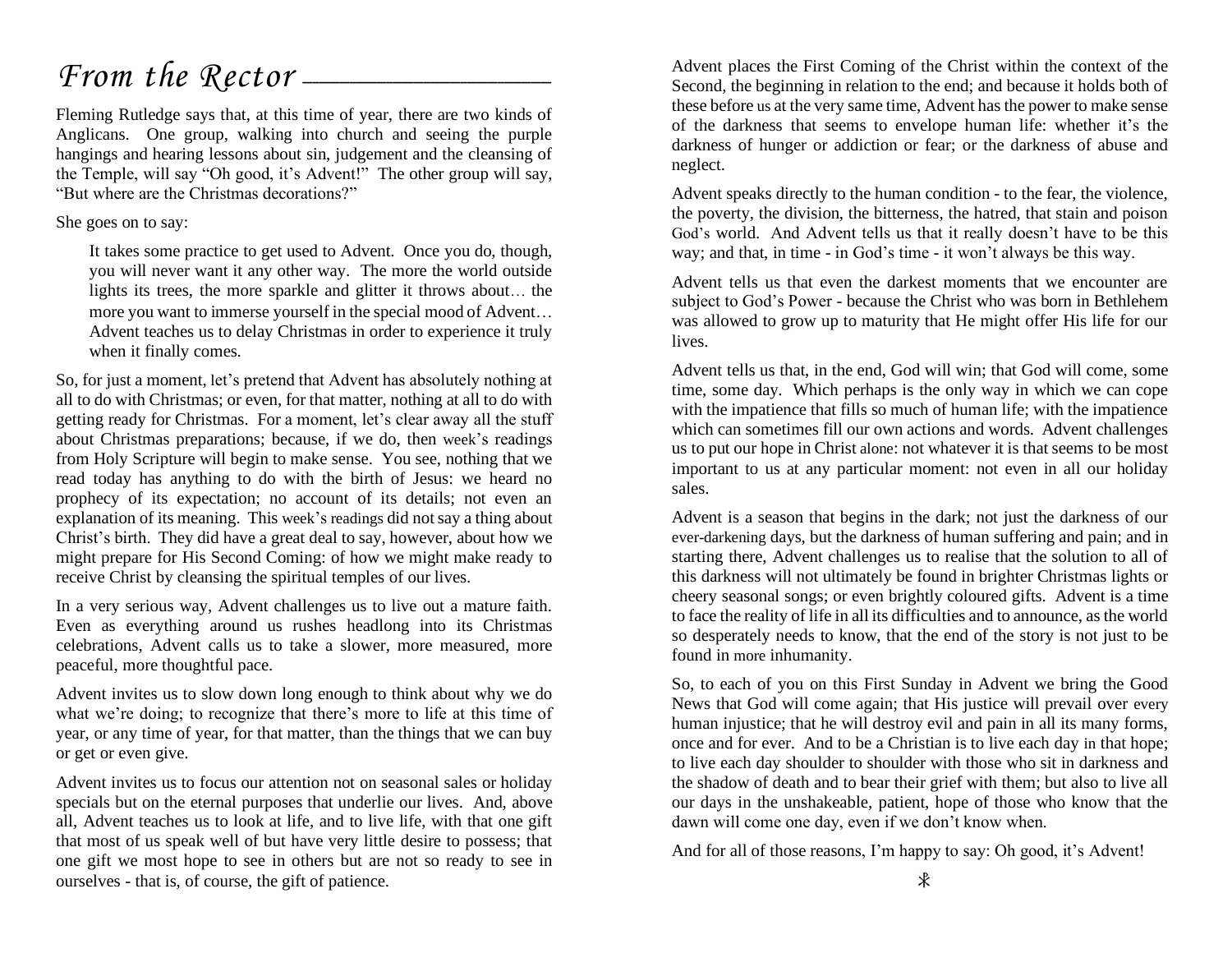## Parish Notices and Updates \_\_\_\_\_

**THE MEMBERS OF BACKYARD BRASS**, who have recently been using the Parish Hall for their weekly practices, have agreed to bless us with a short **Concert of Music for Advent and Christmas, on** *Sunday, December 5th, starting shortly after 11:00 a.m.* We greatly enjoyed their June concert on the Church lawn. This concert will be held in the Parish Hall, with chairs set up to allow for appropriate physical distancing; and public health mandates will require the audience to wear masks. The concert is open to all, including any of those who are not able to attend the morning service; so please plan to join us next Sunday following the Celebration of the Holy Eucharist.

**RE-LAUNCH OF THE PARISH WEBSITE:** We are very grateful to Delia Martin who has undertaken the development of an entirely new Parish website. We invite you to use the website as a way of keeping up to date with our spiritual and community life here at St. Mary's; and we very much want to hear from you. Your feedback will ensure that the site is both accurate and functional; and your suggestions will help us to develop the site in whatever ways best serve you needs. Please go to: <https://www.stmarysfredericton.ca/> and let us know what you think.

**FLOWERS AT CHRISTMAS:** Those who wish to place memorial flowers may do so by including a donation through the collection plate or by dropping it off at the Rectory. Please ensure that your donation includes the names of those in whose memory the flowers are being placed, as well as complete information regarding the donor(s); and to help us to include that information in the Christmas bulletin, we'll need to know by the *Fourth Sunday in Advent, December 19th*. For more information, please speak to the Rector.

**COPIES OF THE 2022 CHURCH CALENDARS,** prepared by our friends at St. Peter Publications in Charlottetown, are now available. **The cost this year is \$8.00.** These lovely calendars are a great way to keep track of the Church Year as we try to grow in grace. Those who are able to attend services are invited to sanitise their hands and pick up the number of copies they wish to have. If you have exact change, you can leave your payment in the basket; or, if you prefer, feel free to just add it to your offering envelope. But our primary concern is that you have them to help shape your year-long journey with the Church, so don't let concerns about how to pay stop you from getting as many copies as you need for yourself and your friends and family.

### *The Anglican Church of Canada The Diocese of Fredericton* THE PARISH OF ST. MARY, YORK



I grew up only dimly aware of the Advent season. We usually had an Advent calendar, but even in the 1950s, before Christmas had become the consumer feeding frenzy that it is now, the push to celebrate Christmas overshadowed the subtleties of Advent. It is through my affiliation with the Benedictines that I've learned how much the Advent season holds, how it breaks into our lives with images of light and dark, first and last things, watchfulness and longing, origin and destiny.

Kathleen Norris, *The Cloister Walk*, 1996

**PRIEST AND RECTOR** The Venerable Kevin M. Stockall, B.A. (Hons), M.Div. Rectory: 770 McEvoy Street, Fredericton NB E3A 3B7 454.0245 (rectory) | 472.4661 (office) | 461.7685 (cell) | kevin.stockall@bellaliant.net Visit us at: http://www.stmarysfredericton.ca/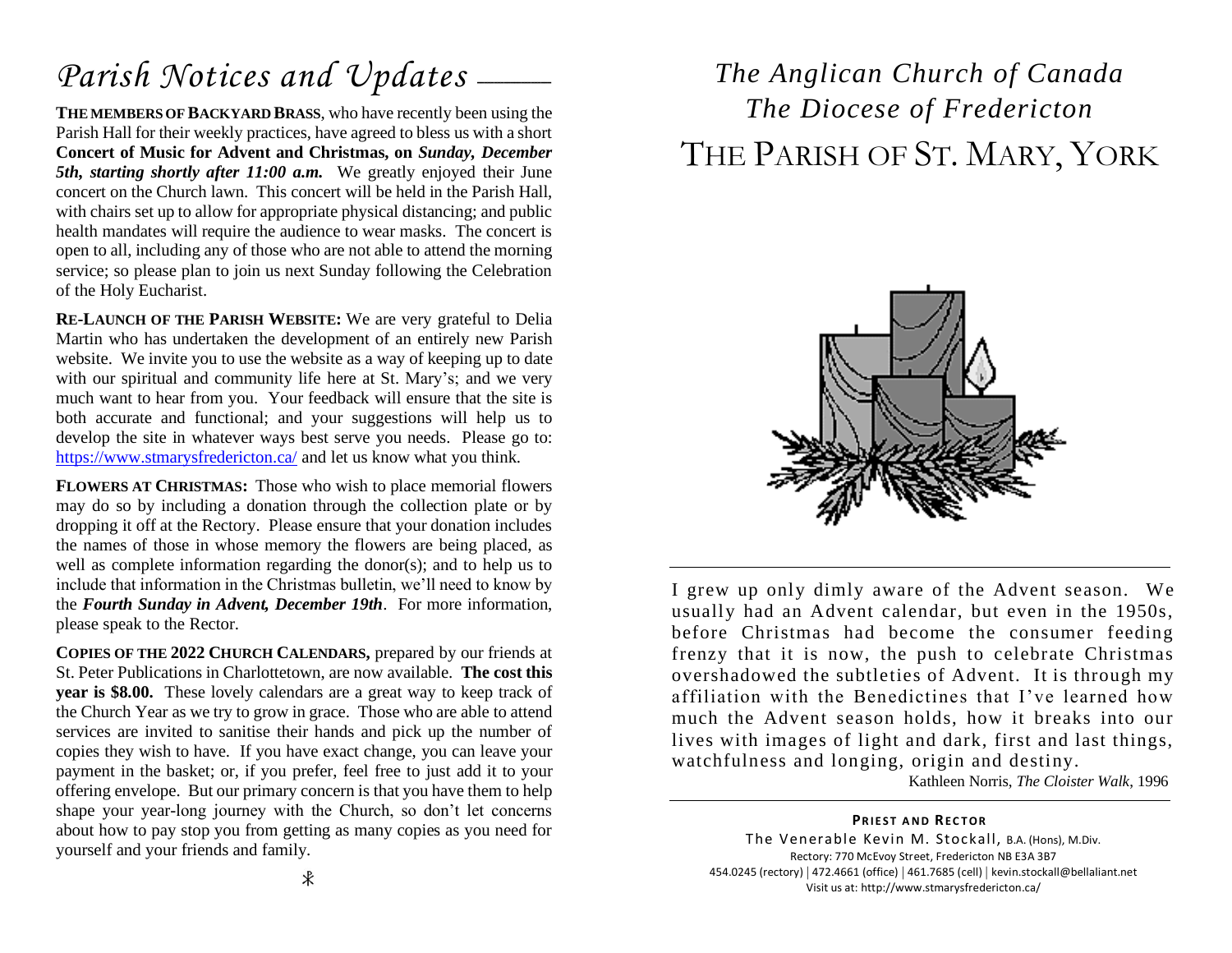# THE FIRST SUNDAY IN ADVENT

*November 27, 2021*

*Our King and Saviour draws near! O come, let us worship!*

### *4:30 p.m. – Evening Prayer:*

**Psalms 123, 124, 126 | Wisdom 12:12-21 | Revelation 5** 

### *5:00 p.m. – The Holy Eucharist*

| Introit Psalm $50:1-7$ :                                          | page 392               |
|-------------------------------------------------------------------|------------------------|
| The Lighting of the Advent Wreath: please see the bulletin insert |                        |
| The Ten Commandments:                                             | page 68                |
| The Gloria is omitted during Advent                               |                        |
| The Collect:                                                      | page 95                |
| The Old Testament Reading:                                        | Micah $4:1-7$          |
| Psalm $85:1-7$ :                                                  | page 438               |
| The Epistle:                                                      | page 95                |
| Gradual Psalm 25:1-7:                                             | page 358               |
| The Holy Gospel:                                                  | page 96                |
| The Creed:                                                        | page 71                |
| The Homily                                                        |                        |
| The Prayers of the People:                                        | L: Lord, in your mercy |
|                                                                   | C: Hear our prayer     |
| The Consecration:                                                 | page 82                |
| Post Communion Prayer:                                            | page 85                |

We acknowledge that the land on which we gather is the traditional unceded territory of the Wəlastəkwiyik (Wolastoqiyik) Peoples. This territory is covered by the "Treaties of Peace and Friendship" which Wəlastəkwiyik (Wolastoqiyik), Mi'kmaq, and Passamaquoddy Peoples first signed with the British Crown in 1726. The treaties did not deal with surrender of lands and resources but in fact recognized Mi'kmaq and Wəlastəkwiyik (Wolastoqiyik) title and established the rules for what was to be an ongoing relationship between nations.



### SCHEDULE OF SERVICES

**DECEMBER 1: ST. ANDREW THE APOSTLE** 6:30 p.m. – Evening Prayer 7:00 p.m. – Holy Eucharist

**DECEMBER 2: ADVENT FERIA** 8:30 a.m. – Morning Prayer

**DECEMBER 3: EVE OF ST. CLEMENT OF ALEXANDRIA** 4:00 p.m. – Evening Prayer (Zoom)

**DECEMBER 4: THE SECOND SUNDAY IN ADVENT** 4:30 p.m. – Evening Prayer 5:00 p.m. – Holy Eucharist

**DECEMBER 5: THE SECOND SUNDAY IN ADVENT** 9:30 a.m. – Morning Prayer 10:00 a.m. – Holy Eucharist

 $\ast$ 

**THE CORPORATION OF THE ANGLICAN PARISH OF ST. MARY, YORK**, gratefully acknowledge the

generous support of the Anglican Foundation of Canada for our Renewing St. Mary's Project.

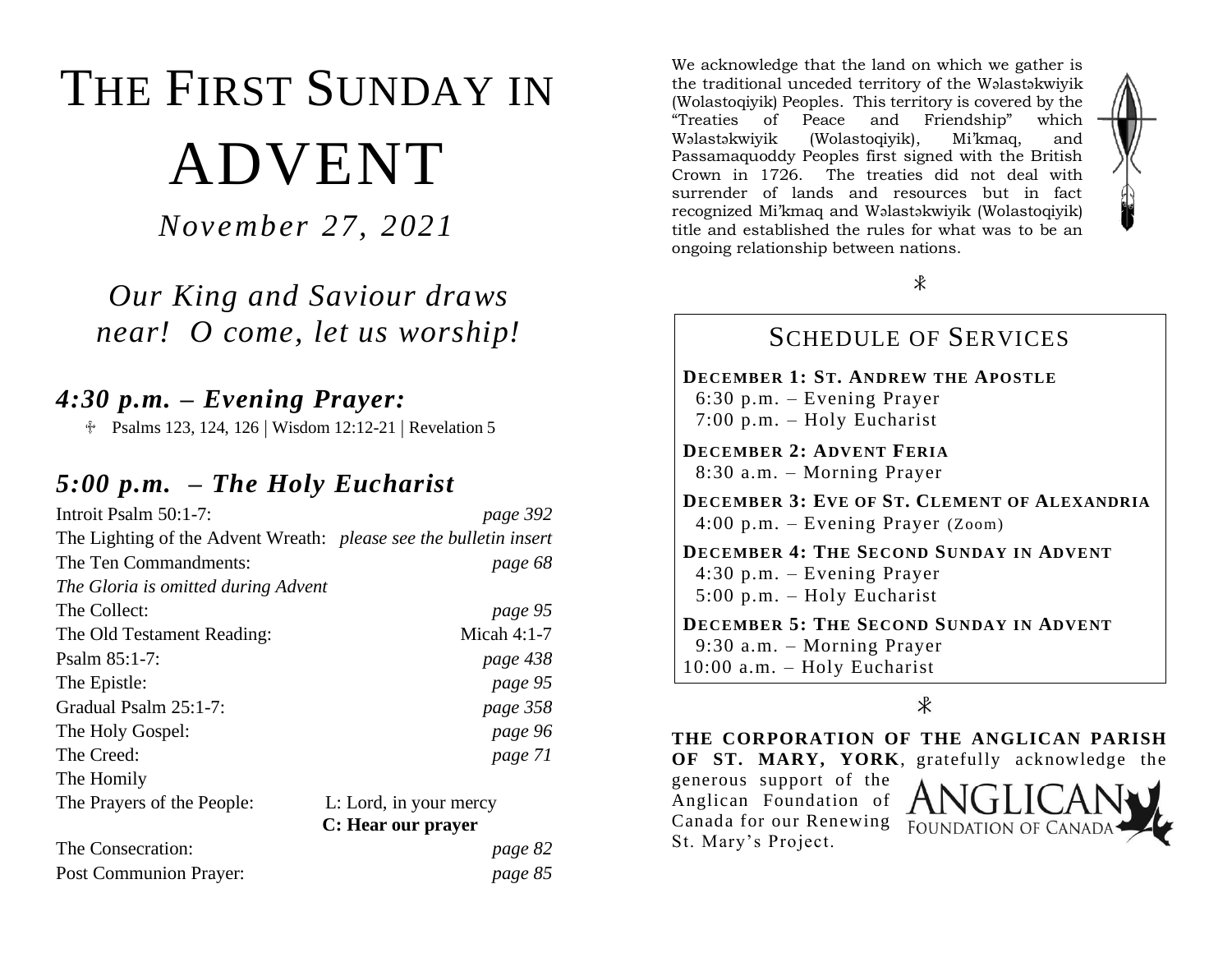# THE FIRST SUNDAY IN ADVENT

*November 28, 2021*

*Our King and Saviour draws near! O come, let us worship!*

### *9:30 a.m. – Morning Prayer:*

 $\text{\textdegree}$  Psalm 9 | Isaiah 1:1-20 | Revelation :1-17

### *10:00 a.m. – The Holy Eucharist*

| Introit Psalm $50:1-7$ :                                          | page 392               |
|-------------------------------------------------------------------|------------------------|
| The Lighting of the Advent Wreath: please see the bulletin insert |                        |
| The Ten Commandments:                                             | page 68                |
| The Gloria is omitted during Advent                               |                        |
| The Collect:                                                      | page 95                |
| The Old Testament Reading:                                        | Micah $4:1-7$          |
| Psalm $85:1-7$ :                                                  | page 438               |
| The Epistle:                                                      | page 95                |
| Gradual Psalm 25:1-7:                                             | page 358               |
| The Holy Gospel:                                                  | page 96                |
| The Creed:                                                        | page 71                |
| The Homily                                                        |                        |
| The Prayers of the People:                                        | L: Lord, in your mercy |
|                                                                   | C: Hear our prayer     |
| The Consecration:                                                 | page 82                |
| <b>Post Communion Prayer:</b>                                     | page 85                |

We acknowledge that the land on which we gather is the traditional unceded territory of the Wəlastəkwiyik (Wolastoqiyik) Peoples. This territory is covered by the "Treaties of Peace and Friendship" which Wəlastəkwiyik (Wolastoqiyik), Mi'kmaq, and Passamaquoddy Peoples first signed with the British Crown in 1726. The treaties did not deal with surrender of lands and resources but in fact recognized Mi'kmaq and Wəlastəkwiyik (Wolastoqiyik) title and established the rules for what was to be an ongoing relationship between nations.



### SCHEDULE OF SERVICES

**DECEMBER 1: ST. ANDREW THE APOSTLE** 6:30 p.m. – Evening Prayer 7:00 p.m. – Holy Eucharist

**DECEMBER 2: ADVENT FERIA** 8:30 a.m. – Morning Prayer

**DECEMBER 3: EVE OF ST. CLEMENT OF ALEXANDRIA** 4:00 p.m. – Evening Prayer (Zoom)

**DECEMBER 4: THE SECOND SUNDAY IN ADVENT** 4:30 p.m. – Evening Prayer 5:00 p.m. – Holy Eucharist **DECEMBER 5: THE SECOND SUNDAY IN ADVENT**

 9:30 a.m. – Morning Prayer 10:00 a.m. – Holy Eucharist

 $\ast$ 

**THE CORPORATION OF THE ANGLICAN PARISH** 

**OF ST. MARY, YORK**, gratefully acknowledge the

generous support of the Anglican Foundation of Canada for our Renewing St. Mary's Project